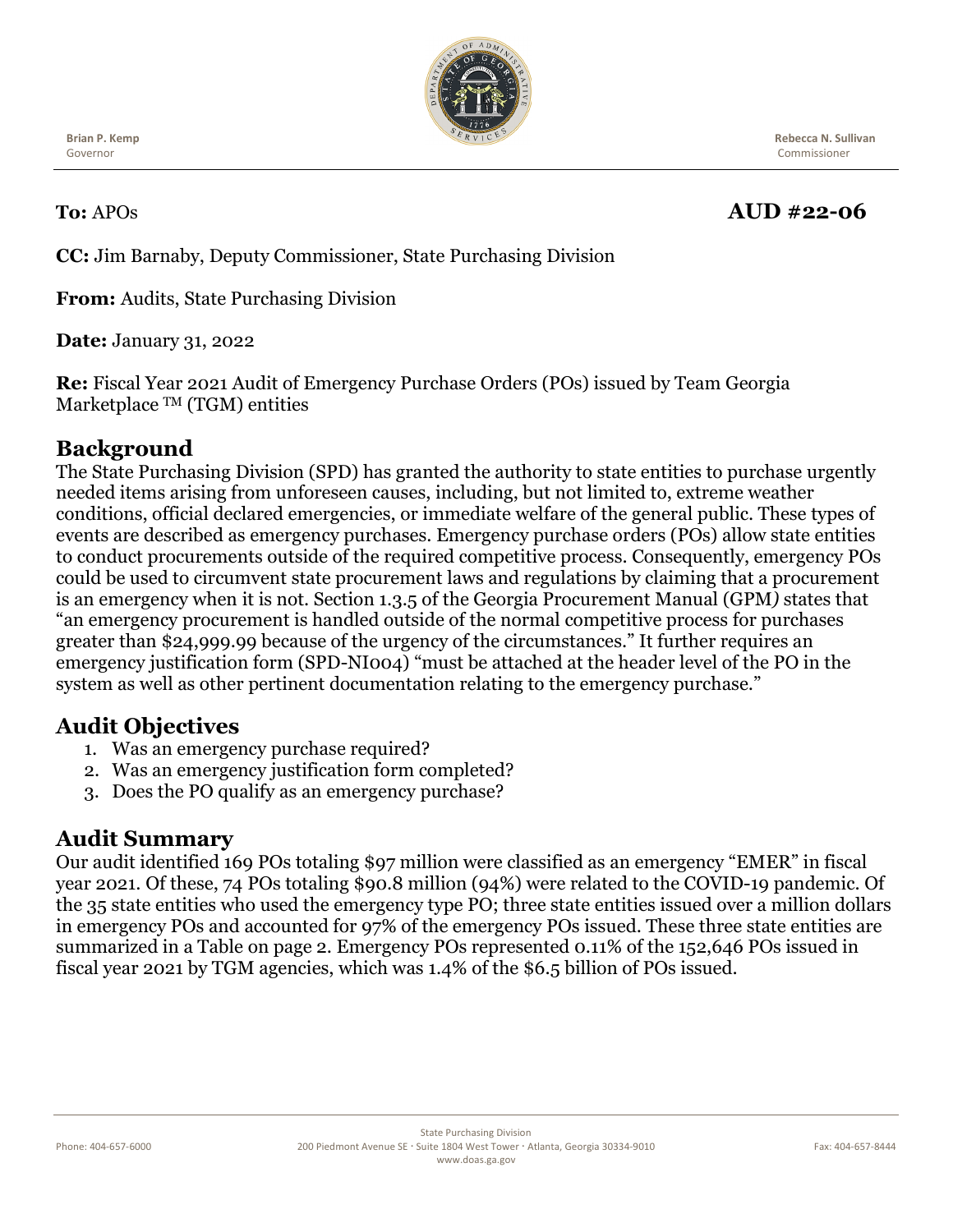|                                                                                 |                  |                 | Percentage of    |
|---------------------------------------------------------------------------------|------------------|-----------------|------------------|
| <b>Top 3 State Entities</b>                                                     | <b>PO Amount</b> | <b>PO Count</b> | <b>PO Amount</b> |
| Office of the Governor (a)                                                      | \$43,268,783     | 34              | 48%              |
| Department of Public Health                                                     | \$42,037,030     | 12              | 46%              |
| Department of Corrections                                                       | \$3,033,531      | 21              | 3%               |
| <b>Total</b>                                                                    | \$88,339,343     | 67              | 97%              |
| Source: PeopleSoft query TGM_0EPO019D_PO_SPEND BY DATE                          |                  |                 |                  |
| <b>Notes</b>                                                                    |                  |                 |                  |
| (a) These were mostly done by the Georgia Emergency Management Agency, which is |                  |                 |                  |
| administratively attached to the Office of the Governor.                        |                  |                 |                  |

#### **Audit Findings**

Using the requirements from the GPM and state law as guidance, the audit identified:

- 1. Thirty (18%) of the 169 POs classified as emergencies were misclassified. These POs should have been classified as follows:
	- a. Twenty-seven POs were less than \$24,999.99 and could have been classified as open market purchases or agency contract. It should be noted, if multiple or repetitive purchases were made for the same product or service, which in aggregate would exceed \$24,999.99 then an emergency justification form would be needed.
	- b. Two POs should have been classified as "AC" for state agency contract since the state entity had a contract with the supplier used.
	- c. One PO should have been classified as "IGA" for intergovernmental agreements. This PO referenced an intergovernmental contract between the Georgia Department of Public Health and the Georgia Emergency Management and Homeland Security Agency. This contract was attached to the PO and was for personal protective equipment.
- 2. One PO was with the Georgia Department of Transportation and involved work covered under Title 32 of the Official Code of Georgia Annotated (O.C.G.A.). Procurement under this title of the O.C.G.A. is exempt from the State Purchasing Act and does not fall under the purview of DOAS. As a result, an emergency justification form was not required for this PO. This PO should have been coded as "T32E". This purchase type code was created for emergencies, which fall under Title 32.
- 3. The remaining 138 POs required an emergency justification form. We could not locate an emergency justification form for 30 (18%) of the POs.
- 4. There were twenty-four emergency POs totaling \$2.9 million issued for repairing or replacing failing chillers or HVAC systems.

#### **Recommendations**

- 1. To promote efficiency across the enterprise the audit team recommends that state entities upload the SPD-NI004 and any other supporting documentation as a single PDF document at the header level of the PO rather than each separate document being attached individually to the PO.
- 2. We recommend SPD conduct a spend analysis to determine if a statewide contract for chiller repair and replacement or amending an existing contract to include this type of work would be warranted. Although, University of System of Georgia entities can have such repairs done